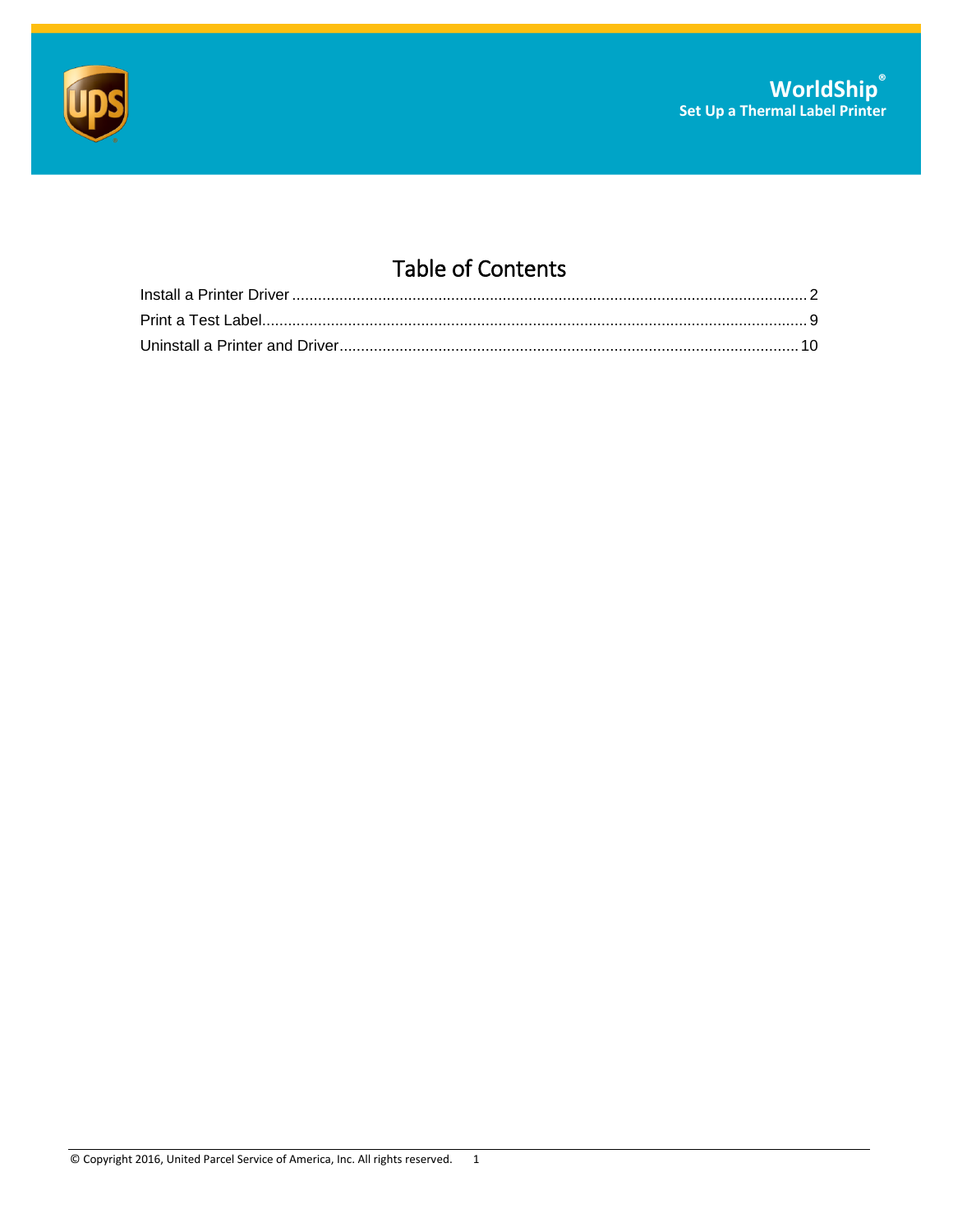

## <span id="page-1-0"></span>**Install a Printer Driver**

Upon successful installation of WorldShip, the Eltron/Zebra printer drivers are pre-installed. After WorldShip installation, simply turn on the printer and perform steps 1, 2, 3, 10, 12, and 13 below.

If the Eltron/Zebra printer drivers do not exist, follow steps 1 through 13 below.

Before installing a printer driver, ensure that you:

- Connect the printer to a power source. The printer turns on automatically, and a green light appears when the printer is ready.
- Ensure that labels are loaded.
- Connect the printer to your PC.

**To install a printer driver:**

| <b>Step</b>                                                                | <b>Window (if available)</b>                                                                                                                                                                                                                                                                                                                                                                                                                                                                                                                                                                                                                                                                                                                                                                                                                                                                                                                                                                                                                                                                                                                                                                                                                                                                                                                                                                                                                                                                                                                                                                                                                                                                                                                         |
|----------------------------------------------------------------------------|------------------------------------------------------------------------------------------------------------------------------------------------------------------------------------------------------------------------------------------------------------------------------------------------------------------------------------------------------------------------------------------------------------------------------------------------------------------------------------------------------------------------------------------------------------------------------------------------------------------------------------------------------------------------------------------------------------------------------------------------------------------------------------------------------------------------------------------------------------------------------------------------------------------------------------------------------------------------------------------------------------------------------------------------------------------------------------------------------------------------------------------------------------------------------------------------------------------------------------------------------------------------------------------------------------------------------------------------------------------------------------------------------------------------------------------------------------------------------------------------------------------------------------------------------------------------------------------------------------------------------------------------------------------------------------------------------------------------------------------------------|
| 1. On the Tools tab, select System<br>Preferences and then Printing Setup. | Ⅲ ◎ 卷 → 毫 喝 )⇒<br><b>UPS WorldShip</b><br>$  \times$<br>$\wedge$ 0<br>Tools<br><b>Printing Activities</b><br>My Services<br>Import-Export<br>UPS.com<br>Support<br>Home<br>Create/Edit Tab Order<br>$\bullet$<br>m<br><del></del><br>Create/Edit Required Fields<br>Commodities More<br>Create/Edit<br>System<br><b>Shipper Delivery</b><br>Create/Edit Custom Labels<br>Profile<br>Tools <sup>*</sup><br>Editor<br>Date<br>Preferences *<br><b>Profile Tools</b><br>and Communication<br>Dangerous Goods<br>Hardware<br>Ship From   Distribution<br>rence   Customs Documentation<br>Ship To<br>Miscellaneous<br>Package<br>Customer ID:<br>V Update Address<br>Package Type:<br><b>De Printing Setup</b><br>Residential<br>Package<br>×<br>Shipment Detail Report Setup<br>Company or Name:<br>Length: Width:<br>Height:<br>$\overline{\phantom{a}}$<br>Shipping<br>in<br>Attention:<br>61<br><b>System Settings</b><br>Declared Value:<br>Reference Number 1<br>Address 1:<br>Saturday Delivery<br>Reference Number 2:<br>Address 3:<br>Address <sub>2</sub> :<br><b>Postal Code:</b><br>Country/Tenttory<br><b>United States</b><br><b>Bill Transportation To:</b><br>State/Province/County<br>City or Town:<br>Shipper<br>$\overline{\phantom{a}}$<br>With Return Services<br>E-mail Address:<br>Telephone:<br>Shipper's Cost (USD)<br>$(1 - 1)$<br>Weight (b)<br>Published:<br>UPS Account Number:<br>Tax ID Number:<br>Package:<br>Shipment:<br>0.00<br>0.0<br><b>Electronic Scale Activated</b><br>Detail Cost<br>Shipper:<br>Profile<br>Process Shipment<br>$\rightarrow$ $\parallel$ $\uparrow$ $\parallel$ is NEW<br><b>Pkg:</b> $ k $ 4 1<br>$-$ UPS<br>F10<br>۰<br>Add<br>Pkgs<br>Delete Pkg<br>$\blacksquare$<br>XOFY USI:None<br>Ver: |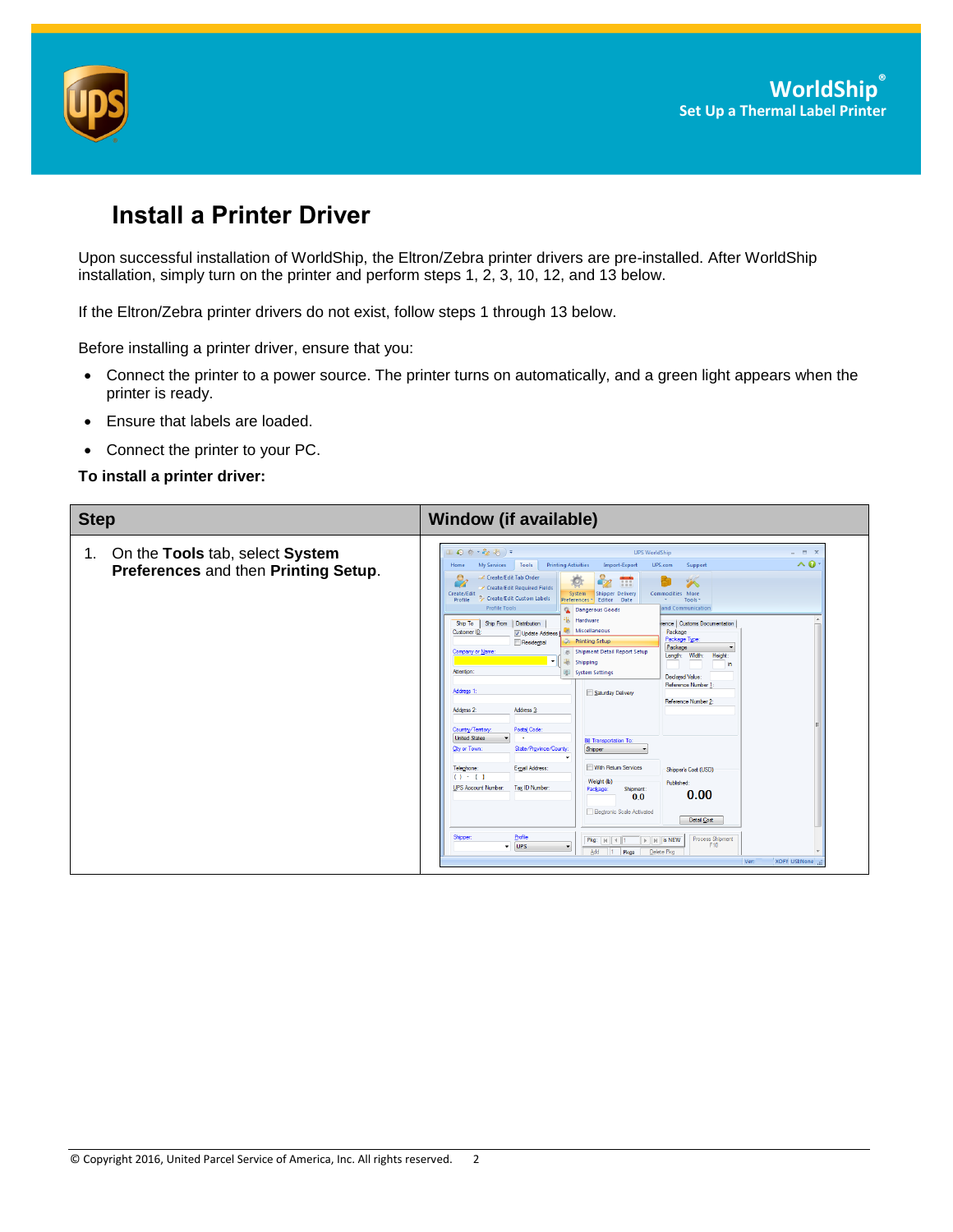



| <b>Step</b>                                                                      | <b>Window (if available)</b>                                                                                                                                                                                                                                                                                                                                                                                                                                                                                                                                                                                                                                                                                                                                                                                                                                                                                |
|----------------------------------------------------------------------------------|-------------------------------------------------------------------------------------------------------------------------------------------------------------------------------------------------------------------------------------------------------------------------------------------------------------------------------------------------------------------------------------------------------------------------------------------------------------------------------------------------------------------------------------------------------------------------------------------------------------------------------------------------------------------------------------------------------------------------------------------------------------------------------------------------------------------------------------------------------------------------------------------------------------|
| The Printing Setup tab on the System<br>2.<br>Preferences Editor window appears. | $\left  \right $ $\left  \right $ $\left  \right $ $\left  \right $<br><b>System Preferences Editor</b><br>Hardware Printing Setup   Shipment Detail Report Setup   Shipping   Miscellaneous   System Settings   Dangerous Goods  <br>Printer<br>OK                                                                                                                                                                                                                                                                                                                                                                                                                                                                                                                                                                                                                                                         |
| Enter the printer ID in the Printer ID box                                       | Default<br>Printer ID<br>Printer Type<br><b>Printer Name</b><br>Label Stock Dimensions<br><b>Extended Area Usage</b><br>Apply<br>Invoice1<br>Invoice<br>Microsoft XPS D                                                                                                                                                                                                                                                                                                                                                                                                                                                                                                                                                                                                                                                                                                                                     |
| In Printer Type click the down arrow and<br>select Label.                        | Report <sub>1</sub><br>Report<br>Microsoft XPS D<br>Adobe PDF<br>Label<br>Laser 8 1/2 x 11<br>(None)<br>test<br>Microsoft XPS D Laser 8 1/2 x 11<br>test1<br>Label<br>(None)<br>Cancel                                                                                                                                                                                                                                                                                                                                                                                                                                                                                                                                                                                                                                                                                                                      |
| Click Add.                                                                       | Printer ID:<br>Help<br>Default Printer<br>Printer Type<br>Label<br>$\overline{\phantom{a}}$<br>Printer Setup<br>Print Freight Consignee Label<br><sup>O</sup> Per Handling Unit<br>Per Piece<br>Print Consignee Label<br>Delete<br>$C$ lear<br>Print Test Page<br>Add<br>Update<br><b>System Printing Preferences</b><br>Reference Numbers Printed on the Label<br>Preferred Label Printing<br>Print Package Label<br>This Reference No. Prints on the Label:<br>As You Complete Shipment<br>$\blacktriangledown$<br>Reference No. 1<br>$\overline{\phantom{a}}$<br>Print X of Y values on each label<br>This Reference No. Prints on the Label:<br>Print Return Service / Import Control Receipt<br>7 Print Error Label during Batch Processing<br>Reference No. 2<br>$\overline{\phantom{a}}$<br>Note: Verify the paper size in your printer is the same paper size<br>selected during the printer setup. |
| The Label Printer Setup window appears.<br>3.                                    | Label Printer Setup<br>$\frac{3}{2}$ $\mathbf{x}$                                                                                                                                                                                                                                                                                                                                                                                                                                                                                                                                                                                                                                                                                                                                                                                                                                                           |
| Under Printer, click Change Label<br>Printer.                                    | Printer<br>Apply<br>Click Change Label Printer Button<br>Name:<br>Cancel<br>Change Label Printer<br>Generic Thermal<br>Label Configuration<br>Printer<br>Label Stock Dimensions:<br>۰<br>Extended Area Usage:<br>(None)                                                                                                                                                                                                                                                                                                                                                                                                                                                                                                                                                                                                                                                                                     |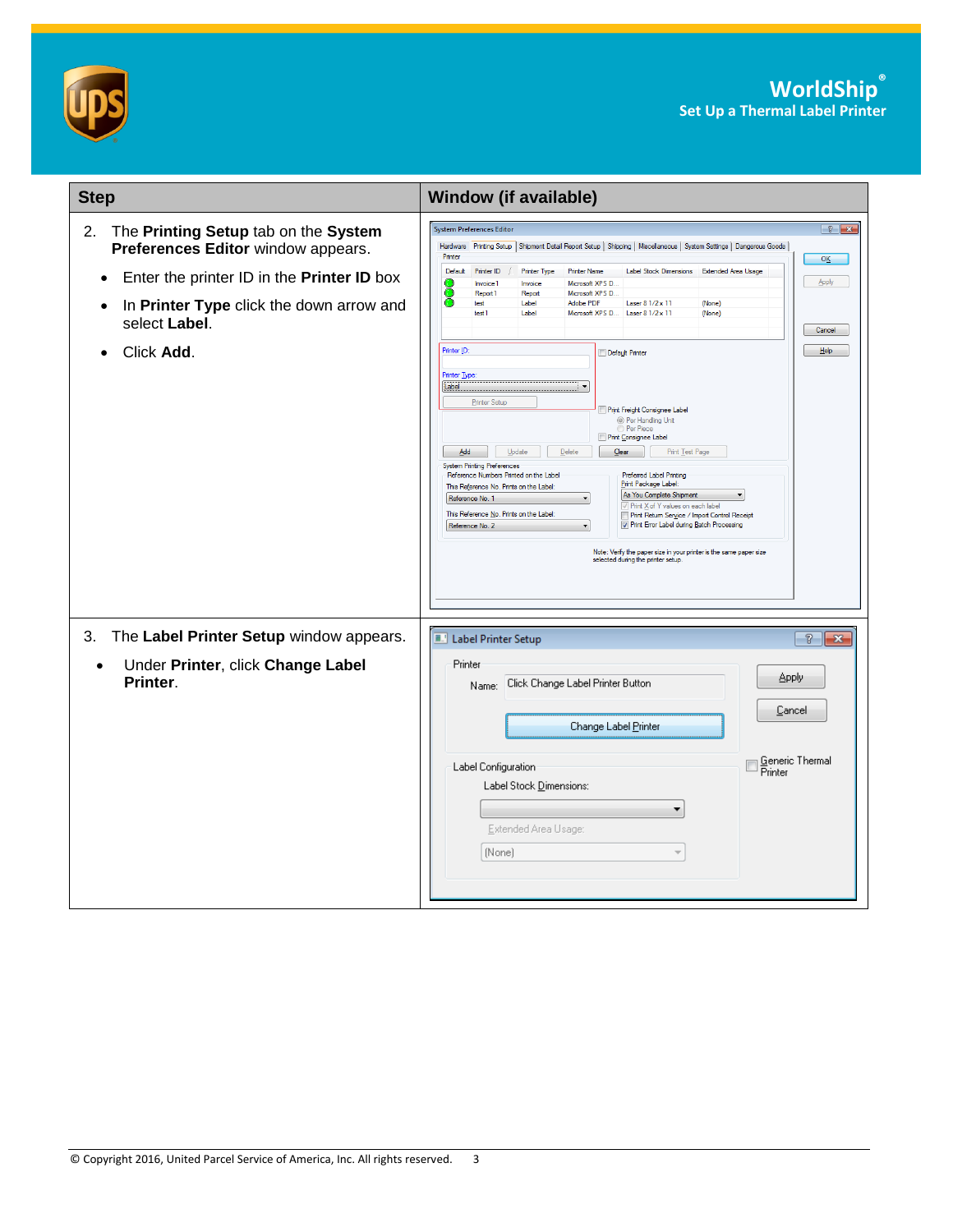



| <b>Step</b>                                                                                                                                                                                                                             | <b>Window (if available)</b>                                                                                                                                                                                                                                                                                                                                                                                                                                                                                                                               |
|-----------------------------------------------------------------------------------------------------------------------------------------------------------------------------------------------------------------------------------------|------------------------------------------------------------------------------------------------------------------------------------------------------------------------------------------------------------------------------------------------------------------------------------------------------------------------------------------------------------------------------------------------------------------------------------------------------------------------------------------------------------------------------------------------------------|
| 4. The Printer Selection window appears.<br>To add a new printer, click Add Printer<br>$\bullet$<br>To begin using a previously installed<br>$\bullet$<br>printer, select it in the Printers box, click<br>Select, and skip to step 14. | $\sqrt{2}$<br><b>Printer Selection</b><br>Printers<br>Select<br>VISVRP0003B3E6VPR 5 134 WGP<br>Adobe PDF<br>Fax<br>Cancel<br>Gaaiho PDF<br>Microsoft Office Live Meeting 2007 Document Writer<br>Microsoft XPS Document Writer<br><b>Refresh</b><br>ScanSoft PDF Create!<br>Send To OneNote 2013<br>Add Printer                                                                                                                                                                                                                                            |
| The Printer Type Selection window<br>5.<br>appears.<br>Click the down arrow and select the<br>printer type (that is, Eltron/Zebra or<br>Other).<br>Click Select.<br>If you selected Other skip to step 13                               | T<br><b>Printer Type Selection</b><br>$\mathbf{z}$<br>Printer Type<br>Select<br>Cancel<br>Eltron/Zebra                                                                                                                                                                                                                                                                                                                                                                                                                                                     |
| The Zebra Printer Driver Installation<br>6.<br>window appears.<br><b>Click Install Zebra Printer.</b>                                                                                                                                   | <b>怒 Zebra Printer Driver Installation</b><br>$\begin{array}{c c c c c} \hline \multicolumn{1}{c }{-1} & \multicolumn{1}{c }{-1} \multicolumn{1}{c }{-1} \multicolumn{1}{c }{-1} \multicolumn{1}{c }{-1} \multicolumn{1}{c }{-1} \multicolumn{1}{c }{-1} \multicolumn{1}{c }{-1} \multicolumn{1}{c }{-1} \multicolumn{1}{c }{-1} \multicolumn{1}{c }{-1} \multicolumn{1}{c }{-1} \multicolumn{1}{c }{-1} \multicolumn{1}{c }{-1} \multicolumn{1}{c }{-1} \multicolumn{1$<br>Exit Help X Tools<br><b>Install Zebra Printer</b><br>Pre-install Zebra Drivers |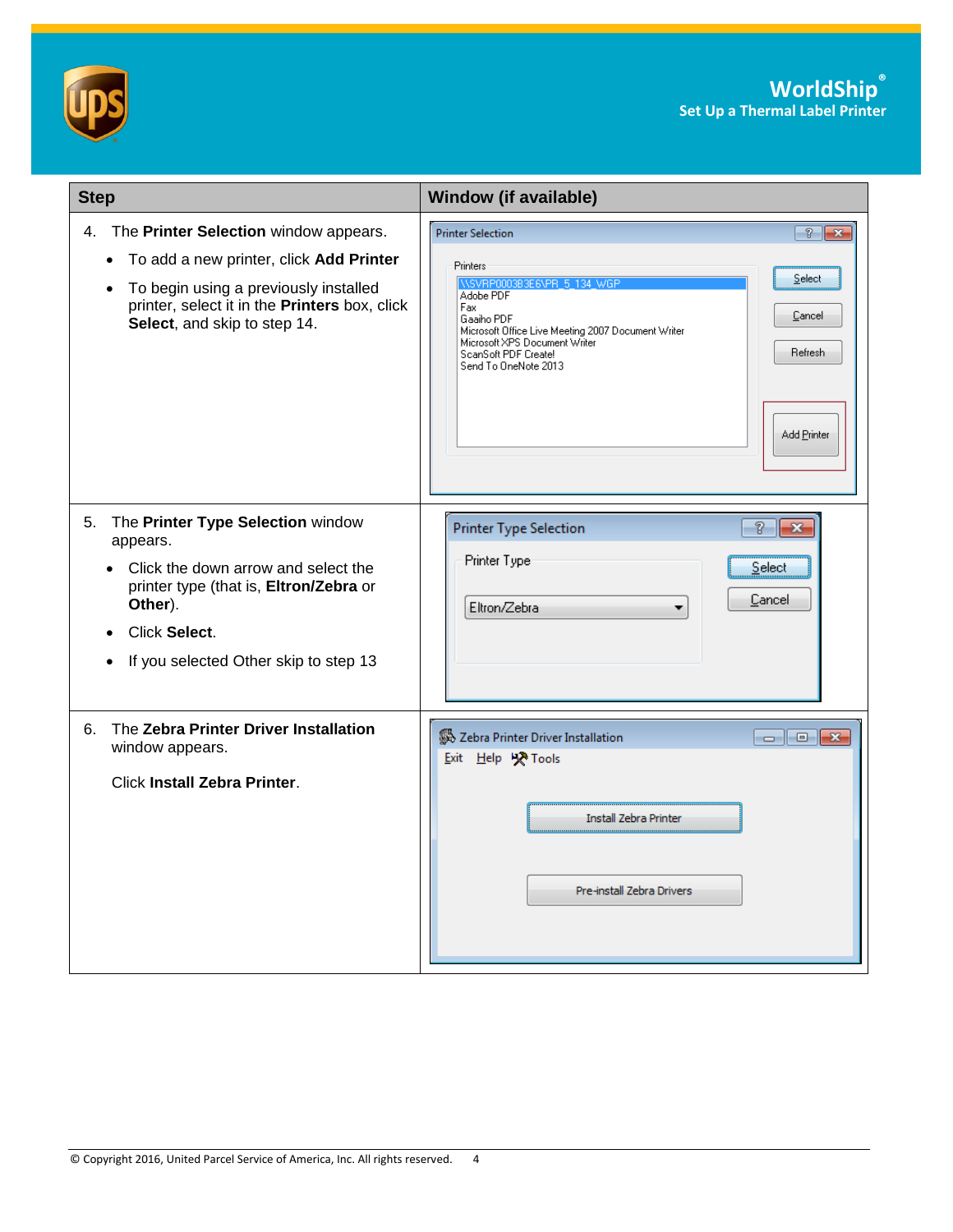



| <b>Step</b>                                                                                                                                                                                                                                                                                                                                                                                                                                                                                                                        | <b>Window (if available)</b>                                                                                                                                                                                                                                                                                                                                                                                                                                                                                                                                                                                                                                                                                                                                                                                                                                        |
|------------------------------------------------------------------------------------------------------------------------------------------------------------------------------------------------------------------------------------------------------------------------------------------------------------------------------------------------------------------------------------------------------------------------------------------------------------------------------------------------------------------------------------|---------------------------------------------------------------------------------------------------------------------------------------------------------------------------------------------------------------------------------------------------------------------------------------------------------------------------------------------------------------------------------------------------------------------------------------------------------------------------------------------------------------------------------------------------------------------------------------------------------------------------------------------------------------------------------------------------------------------------------------------------------------------------------------------------------------------------------------------------------------------|
| The Selecting the printer window appears<br>7.<br>and shows the manufacturers and printers<br>that are available.<br>Select the printer manufacturer in the<br>$\bullet$<br>Manufacturers box.<br>Select the desired printer model in the<br>$\bullet$<br>Printers box.<br>Tip: Use the scroll bar as needed to find<br>your printer model.<br>Click Next.                                                                                                                                                                         | Selecting the printer<br><b>Select Printer</b><br>Please select the manufacturer and printer you want to install<br>Select the manufacturer and model of your printer. If the driver is in a different folder click<br><change location="">. You can also choose to install multiple printers at once, using the CTRL<br/>key while selecting printers.<br/>Manufacturers:<br/>Printers:<br/>Eltron LP2348<br/><b>ZDesigner</b><br/>Eltron LP2844<br/>E<br/>Eltron TLP2044<br/>UPS Thermal 2442<br/>UPS Thermal 2543<br/>UPS Thermal 2844<br/>Zebra 110Xi4 203 dpi<br/>Zebra 140Xilll Plus<br/>Change location<br/>Exit<br/>Help<br/>&lt; Previous<br/>Next &gt;</change>                                                                                                                                                                                           |
| The Options window appears.<br>8.<br>Select the communication port for your<br>$\bullet$<br>printer connection.<br>Tip: A USB cable should be included<br>with your Zebra printer. If using a USB<br>cable, select USB001. Serial ports use<br>COM1 through COM4, and parallel ports<br>use LPT1 through LPT3.<br>Click the down arrow in the Select<br>Language box and select a language.<br>Click Next.                                                                                                                         | Options<br><b>Printer Options</b><br>Please select port, printer name and language.<br>Enter the name for your printer. Also, select the port your printer is connected to. When you are<br>done, select <next> to install the printer and add an icon to the Printers folder.<br/>5.1.7<br/>Driver version:<br/>Printer name:<br/>UPS Thermal 2542<br/>Available ports:<br/>Microsoft Office Live Meeting 2007 Document Writer F &amp;<br/>Add Port<br/>COM1:<br/>COM2:<br/>Ξ<br/>Delete Port<br/>COM3:<br/>COM4:<br/>FILE:<br/>LPT1<br/>I want to use this printer as the Windows default printer.<br/>Select language:<br/>English<br/>▼<br/><math>N</math>ext &gt;<br/>Exit<br/>He<br/>&lt; Previous</next>                                                                                                                                                     |
| 9.<br>Note: If you are connecting your printer via<br>a serial port and do not know the<br>communication port for your printer<br>connection, the UPS Support Utility<br>provides a feature to scan and indicate the<br>communication port, as follows:<br>Click Start on the Windows taskbar,<br>$\bullet$<br>point to All Programs and then to<br>UPS, and click UPS WorldShip<br><b>Support Utility. The User Diagnostic</b><br>Support window appears.<br>On the Tools menu, click Eltron<br>$\bullet$<br><b>Printer Scan.</b> | UPS WorldShip Support Utility<br>File<br><b>View</b><br>$\overline{I}$ ools<br><u>A</u> dmin<br>Help<br>Contact UPS Technical Support<br>Support<br>Database Verification<br>Data Maintenance<br><b>Self</b><br>Contact UPS Technical Support<br>$\mathbb{N}^{\mathbb{Z}}$<br>Scale Verification<br>Choo<br>Choose this tool to prepare valuable information<br>Self Help Diagnostics<br>that will expedite your service call to UPS<br>your (<br>Technical Support.<br>diagn<br>UPS Thermal Printer Reset<br>Verify Software Installation<br><b>View</b><br>Verify Software Installation<br>ţ<br>View Active Module Information<br>Choo<br>Choose this tool to verify that your software is<br>View System Information<br>installed correctly. Useful in diagnosing a<br>runnir<br><b>Archive Viewers</b><br>compted installation.<br>resou<br>Eltron Printer Scan |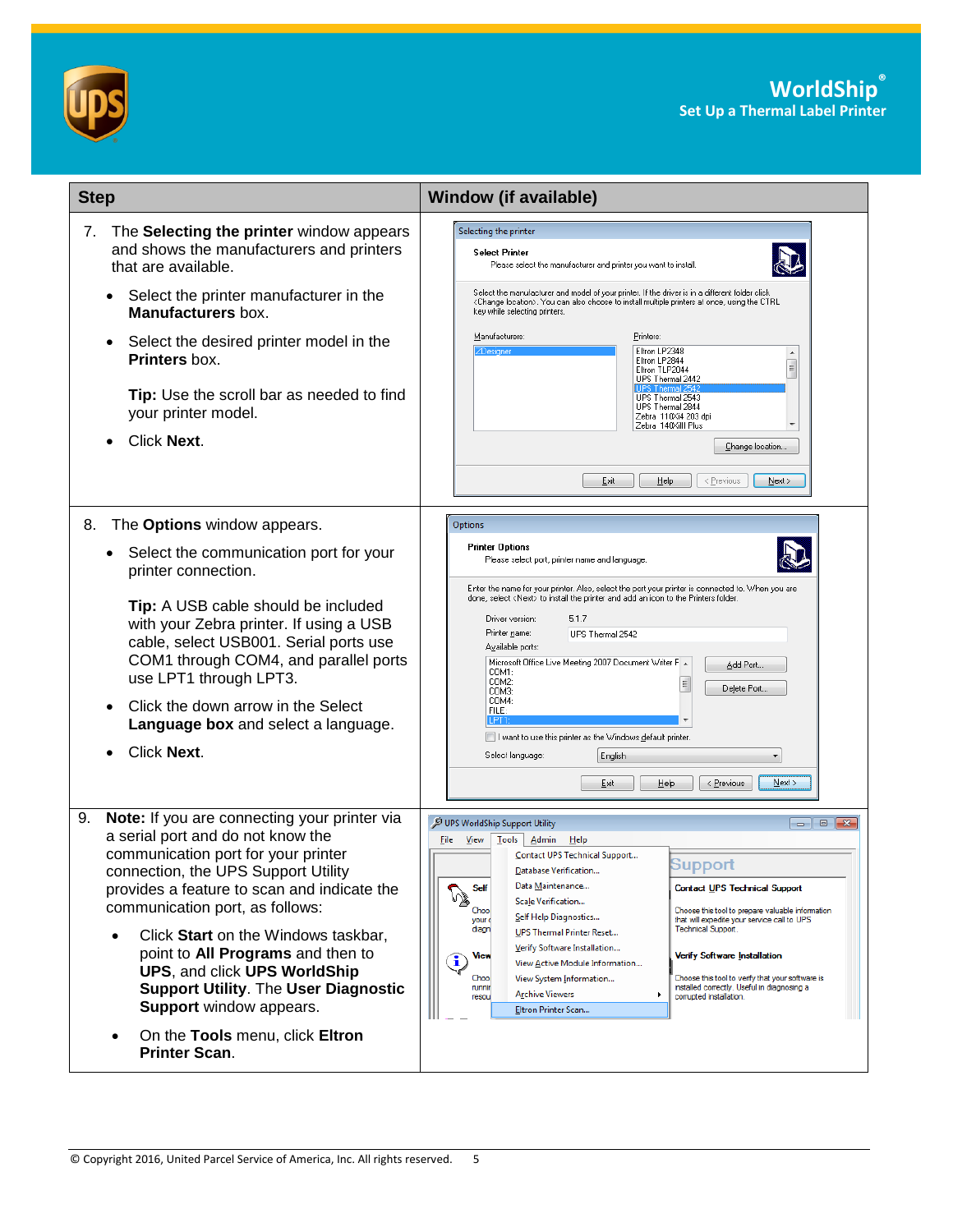



| <b>Step</b>                                                                                                                                                                                                                                                                                                             | <b>Window (if available)</b>                                                                                                                                                                                                                |
|-------------------------------------------------------------------------------------------------------------------------------------------------------------------------------------------------------------------------------------------------------------------------------------------------------------------------|---------------------------------------------------------------------------------------------------------------------------------------------------------------------------------------------------------------------------------------------|
| 10. The Eltron Printer Scan window appears.<br>Click Scan. The status of each port<br>$\bullet$<br>appears, and the status of the correct<br>port shows Printer Found.<br>Tip: The printer must be connected and<br>turned on.<br>Note which port shows Printer Found,<br>$\bullet$<br>click Close, and restart step 8. | <b>P.</b> Eltron Printer Scan<br>$\mathbf{x}$<br>Scan Results<br>Status<br>Port<br>Scan<br>Close<br>m.<br>∢<br>Þ                                                                                                                            |
|                                                                                                                                                                                                                                                                                                                         | <b>P.</b> Eltron Printer Scan<br>$\mathbf{x}$<br><b>Scan Results</b><br>Port<br>Status<br>Scan<br>COM1<br>Printer Found<br>COM2<br>Printer Not Found<br>COM3<br>Printer Not Found<br>Close<br>COM4<br>Printer Not Found<br>m.<br>Þ<br>∢     |
| 11. The Install Printer window appears and<br>shows the installation progress.<br>Monitor the installation progress.                                                                                                                                                                                                    | Install Printer<br><b>Installing Printers</b><br>To stop the installation press <cancel> button<br/>Copying driver files to the system<br/>ZDNFRA50.DLL to c:\winnt\system32\spool\drivers\w32x86\3\ZDNFRA50.DLL<br/><u>Cancel</u></cancel> |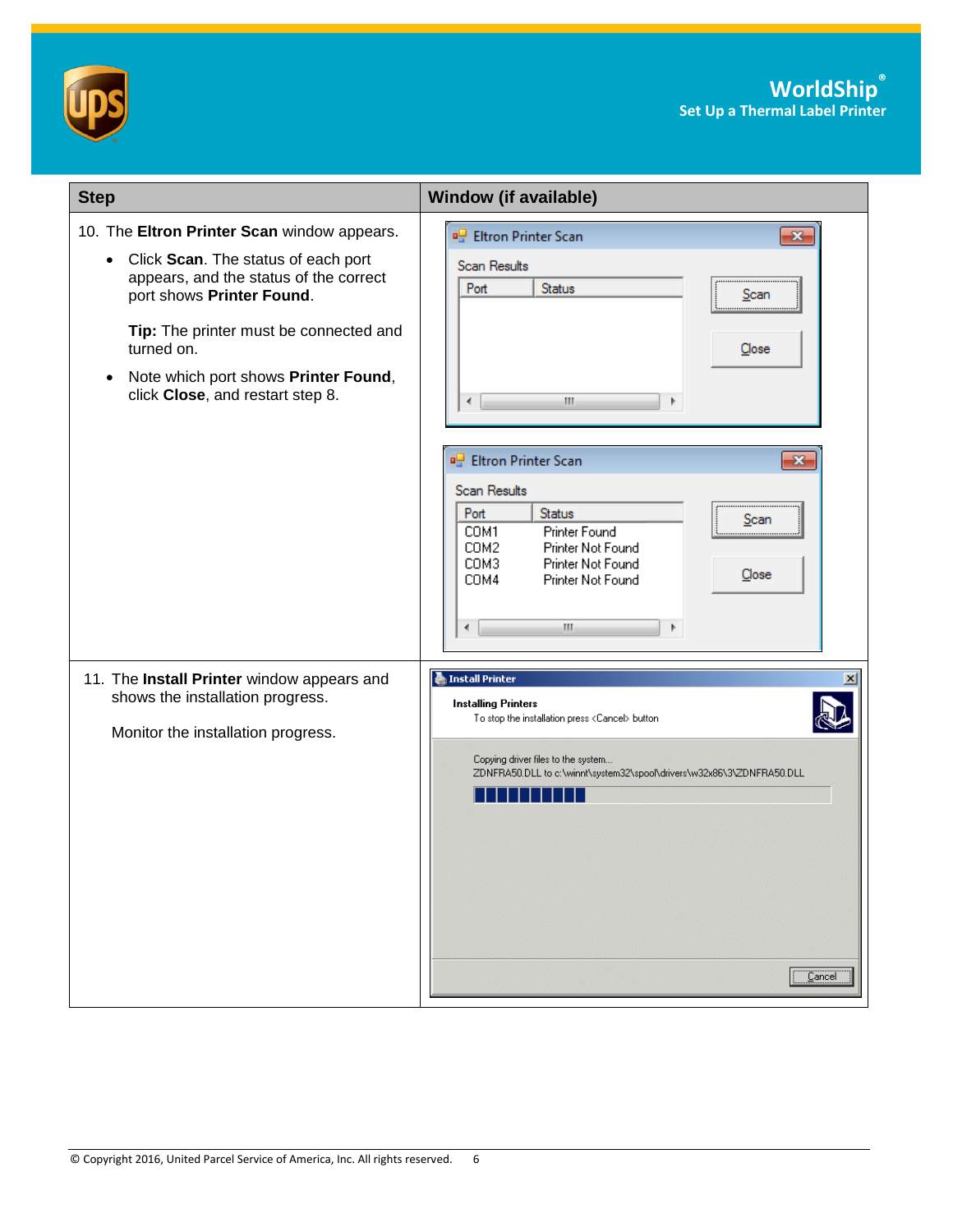



| <b>Step</b>                                                                                                                                                                                                                                                                                                                                                                                                                                                                                          | <b>Window (if available)</b>                                                                                                                                                                                                                                                                                                                                                               |
|------------------------------------------------------------------------------------------------------------------------------------------------------------------------------------------------------------------------------------------------------------------------------------------------------------------------------------------------------------------------------------------------------------------------------------------------------------------------------------------------------|--------------------------------------------------------------------------------------------------------------------------------------------------------------------------------------------------------------------------------------------------------------------------------------------------------------------------------------------------------------------------------------------|
| 12. When the installation process is complete,<br>the Printer Selection window appears.<br>If not already selected, select the<br>$\bullet$<br>appropriate printer under Printers.<br><b>Note:</b> If the new printer is not shown,<br>click Cancel. In the Label Printer Setup<br>window, click Change Label Printer to<br>re-display the Printer Selection window.<br>Click Select.                                                                                                                | <b>Printer Selection</b><br>$\frac{1}{2}$ $\mathbf{x}$<br>Printers<br>Select<br>\\SVRP0003B3E6\PR_5_134_WGP<br>Adobe PDF<br>Fax<br>Cancel<br>Gaaiho PDF<br>Microsoft Office Live Meeting 2007 Document Writer<br>Microsoft XPS Document Writer<br>Refresh<br>ScanSoft PDF Create!<br>Send To OneNote 2013<br>IPS Thermal 2540<br>Add Printer                                               |
| 13. If you selected Other in the Printer Type<br>Selection window (step 5), the Print<br>window appears and provides a list of the<br>printers that are connected to your<br>computer, including network printers.<br>If the desired printer appears in the<br>$\bullet$<br>Select Printer box, select the printer<br>and click Print.<br>If the desired printer does not appear in<br>$\bullet$<br>the Select Printer box, click Find<br>Printer and navigate to and select the<br>desired printer. | <b>Real Print</b><br>$\mathbf{x}$<br>General<br><b>Select Printer</b><br>PR_5_134_WGP on SVRP0003B3E6<br>UPS Thermal<br>ScanSoft PDF Create!<br>Send To OneNote 2013<br>∢<br>m,<br>Þ.<br>Status:<br>Ready<br>Preferences<br>Location:<br>Find Printer<br>Comment:<br>Page Range<br>o ai<br>÷<br>Number of copies: 1<br>Selection<br>Current Page<br>O Pages:<br>Collate<br>Print<br>Cancel |
| 14. The Label Printer Setup window appears.<br>Verify the printer name in the Name box.<br>Under Label Configuration, select the<br>label stock dimensions and extended<br>area usage.<br>Click Apply.                                                                                                                                                                                                                                                                                               | $\frac{1}{2}$<br><b>L'</b> Label Printer Setup<br>Printer<br>Apply<br>Name: UPS Thermal 2542<br>Cancel<br>Change Label Printer<br>] <u>G</u> eneric Thermal<br>Printer<br>Label Configuration<br>Label Stock Dimensions:<br>Thermal 4x6 or 4x6 1/4<br>۰<br>Extended Area Usage:<br>(None)                                                                                                  |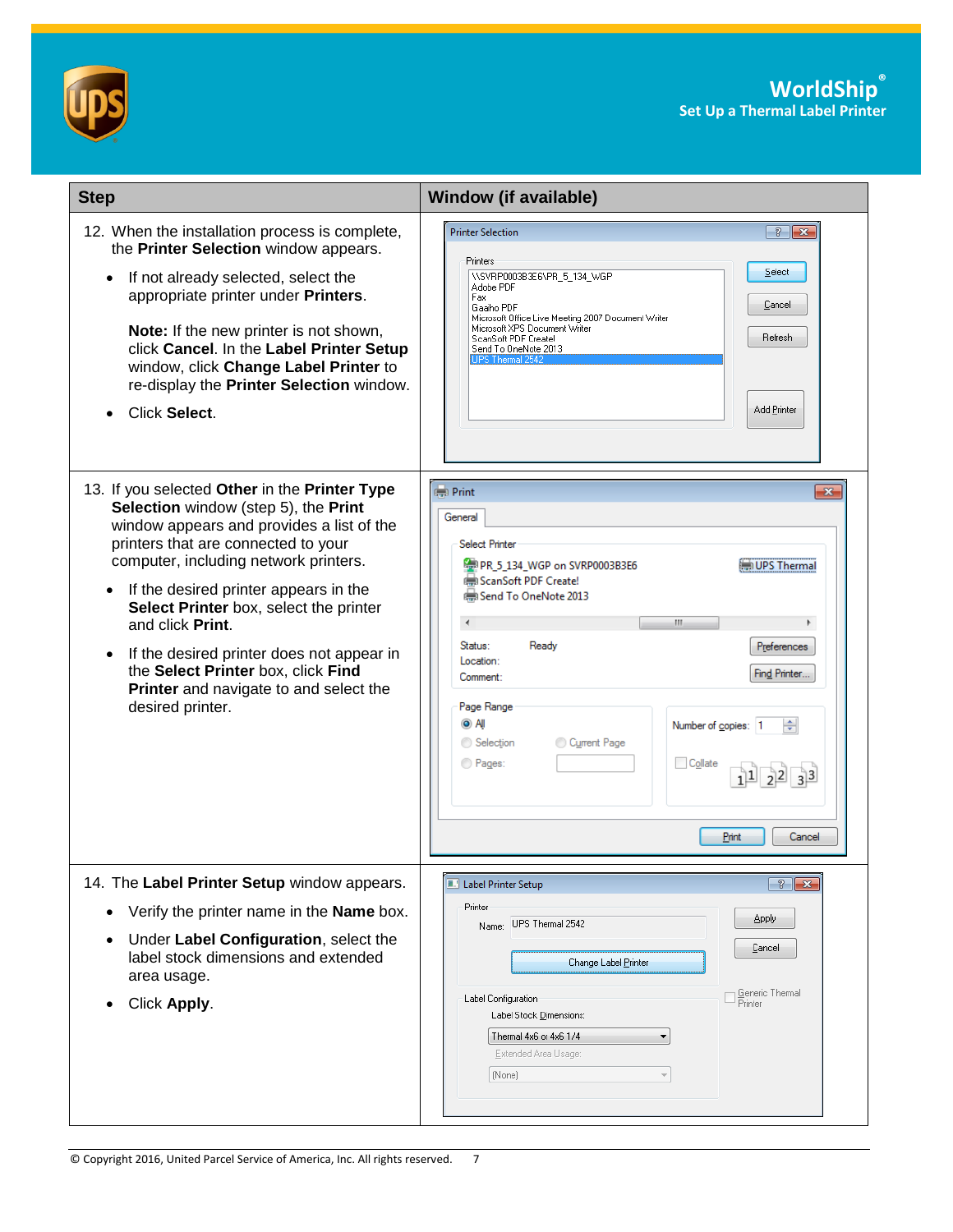



| <b>Step</b>                                                                                                                                                                            | <b>Window (if available)</b>                                                                                                                                                                                                                                                                                                                                                                                                                                                                                                                                                                                                                                                                                                                                                                                                                                                                                                                                                                                                                                                                                                                                                                                                                                                                                                                                                                    |
|----------------------------------------------------------------------------------------------------------------------------------------------------------------------------------------|-------------------------------------------------------------------------------------------------------------------------------------------------------------------------------------------------------------------------------------------------------------------------------------------------------------------------------------------------------------------------------------------------------------------------------------------------------------------------------------------------------------------------------------------------------------------------------------------------------------------------------------------------------------------------------------------------------------------------------------------------------------------------------------------------------------------------------------------------------------------------------------------------------------------------------------------------------------------------------------------------------------------------------------------------------------------------------------------------------------------------------------------------------------------------------------------------------------------------------------------------------------------------------------------------------------------------------------------------------------------------------------------------|
| 15. The Printing Setup tab appears and<br>shows the printer in the <b>Printer</b> grid.<br>Select the Default Printer check box (as<br>needed and if more than one printer<br>exists). | $\frac{1}{2}$<br><b>System Preferences Editor</b><br>Hardware Printing Setup Shipment Detail Report Setup   Shipping   Miscellaneous   System Settings   Dangerous Goods<br>Printer<br>OK<br><b>Printer Name</b><br>Label Stock Dimensions Extended Area Usage<br>Default<br>Printer ID<br><b>Printer Type</b><br>Apply<br>Microsoft XPS D<br>Invoice1<br>Invoice<br>Thermal 4x6 or 4x6 1/4<br>UPS Themal 25.<br>  (None)<br>Label1<br>Label<br>Report1<br>Report<br>Microsoft XPS D.,<br>Cancel<br>Printer ID:<br>Help<br>Default Printer<br>Label1<br><b>Printer Type:</b><br>Label<br><b>Printer Setup</b><br>Print Freight Consignee Label<br>UPS Themal 2542<br><sup>O</sup> Per Handling Unit<br>Thermal 4x6 or 4x6 1/4<br><b>Per Piece</b><br>(None)<br><b>Print Consignee Label</b><br>Print Test Page<br>Delete<br>Add<br>Update<br>Clear<br><b>System Printing Preferences</b><br>Reference Numbers Printed on the Label<br>Preferred Label Printing<br>Print Package Label:<br>This Reference No. Prints on the Label:<br>As You Complete Shipment<br>Reference No. 1<br>Print X of Y values on each label<br>This Reference No. Prints on the Label:<br>Print Return Service / Import Control Receipt<br>7 Print Error Label during Batch Processing<br>Reference No. 2<br>Note: Verify the paper size in your printer is the same paper size<br>selected during the printer setup. |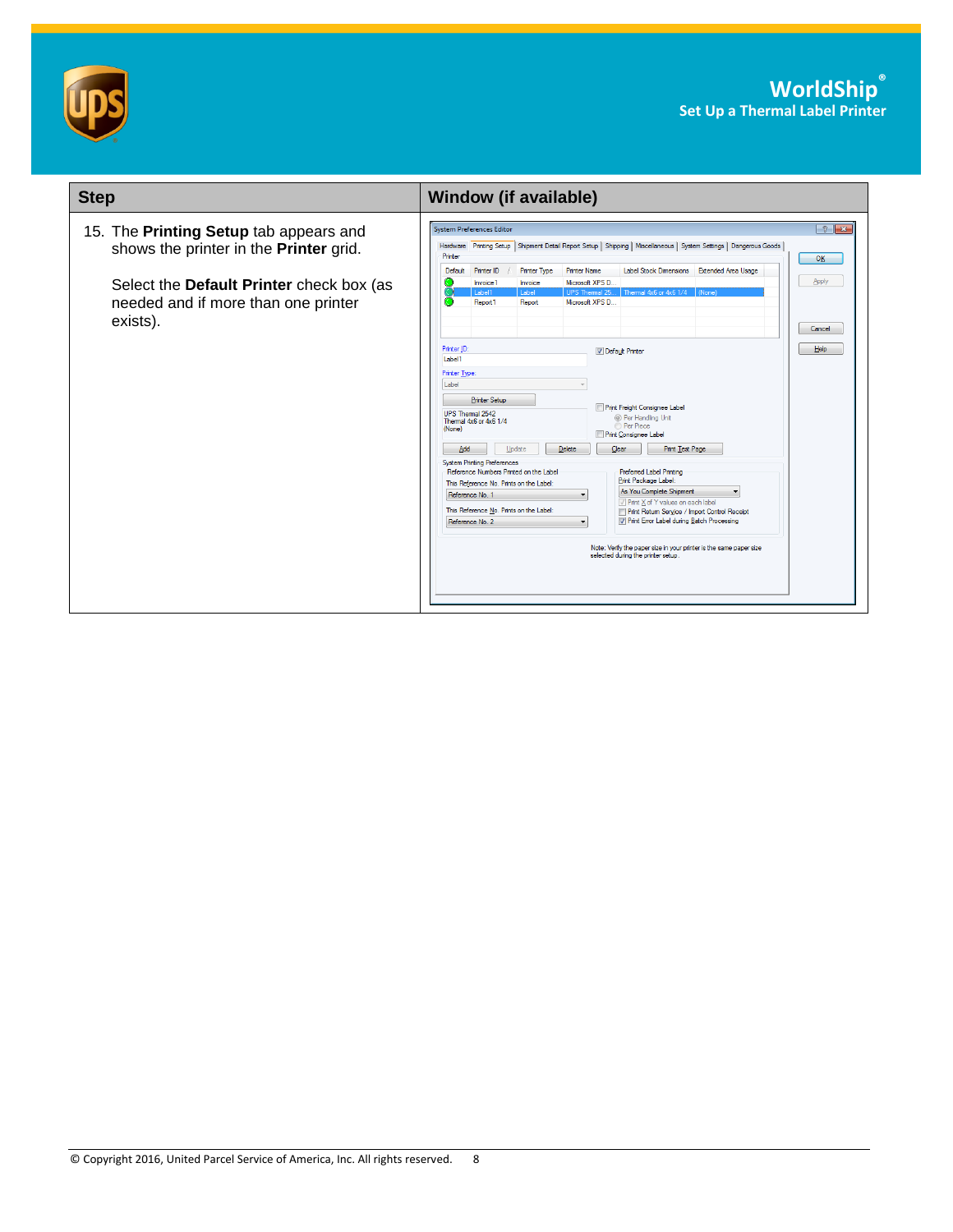



# <span id="page-8-0"></span>**Print a Test Label**

**Note:** If you have not already done so, set up the label stock configuration before printing a test label.

#### **To print a test label:**

| <b>Step</b>                                                                                                                                                                                     | <b>Window (if available)</b>                                                                                                                                                                                                                                                                                                                                                                                                                                                                                                                                                                                                                                                                                                                                                                                                                                                                                    |
|-------------------------------------------------------------------------------------------------------------------------------------------------------------------------------------------------|-----------------------------------------------------------------------------------------------------------------------------------------------------------------------------------------------------------------------------------------------------------------------------------------------------------------------------------------------------------------------------------------------------------------------------------------------------------------------------------------------------------------------------------------------------------------------------------------------------------------------------------------------------------------------------------------------------------------------------------------------------------------------------------------------------------------------------------------------------------------------------------------------------------------|
| On the Printing Setup tab in the System<br>1.<br><b>Preferences Editor window:</b><br>Select the printer in the <b>Printer</b> grid.<br>$\bullet$<br><b>Click Print Test Page.</b><br>$\bullet$ | $\left  \n\right $ $\mathbf{x}$<br>System Preferences Editor<br>Hardware Printing Setup Shipment Detail Report Setup   Shipping   Miscellaneous   System Settings   Dangerous Goods  <br>Printer<br>OK<br>Label Stock Dimensions<br>Printer ID<br><b>Printer Type</b><br><b>Printer Name</b><br><b>Extended Area Usage</b><br>Default<br>Apply<br>Microsoft XPS D<br>Invoice1<br>Invoice<br>Thermal 4x6 or 4x6 1/4 (None)<br>Label1<br>UPS Themal 25.<br>Label<br>Microsoft XPS D.<br>Report1<br>Report                                                                                                                                                                                                                                                                                                                                                                                                         |
|                                                                                                                                                                                                 | Cancel<br>Printer ID:<br>Help<br>Default Printer<br>Label1<br>Printer Type:<br>Label<br><b>Printer Setup</b><br>Print Freight Consignee Label<br>UPS Themal 2542<br><sup>O</sup> Per Handling Unit<br>Thermal 4x6 or 4x6 1/4<br><b>Per Piece</b><br>(None)<br>Print Consignee Label<br>Delete<br>Clear<br>Print Test Page<br>Add<br>Update<br><b>System Printing Preferences</b><br>Reference Numbers Printed on the Label<br>Preferred Label Printing<br>Print Package Label:<br>This Reference No. Prints on the Label:<br>As You Complete Shipment<br>$\blacktriangledown$<br>Reference No. 1<br>Thint X of Y values on each label<br>This Reference No. Prints on the Label:<br>Print Return Service / Import Control Receipt<br>V Print Error Label during Batch Processing<br>Reference No. 2<br>Note: Verify the paper size in your printer is the same paper size<br>selected during the printer setup. |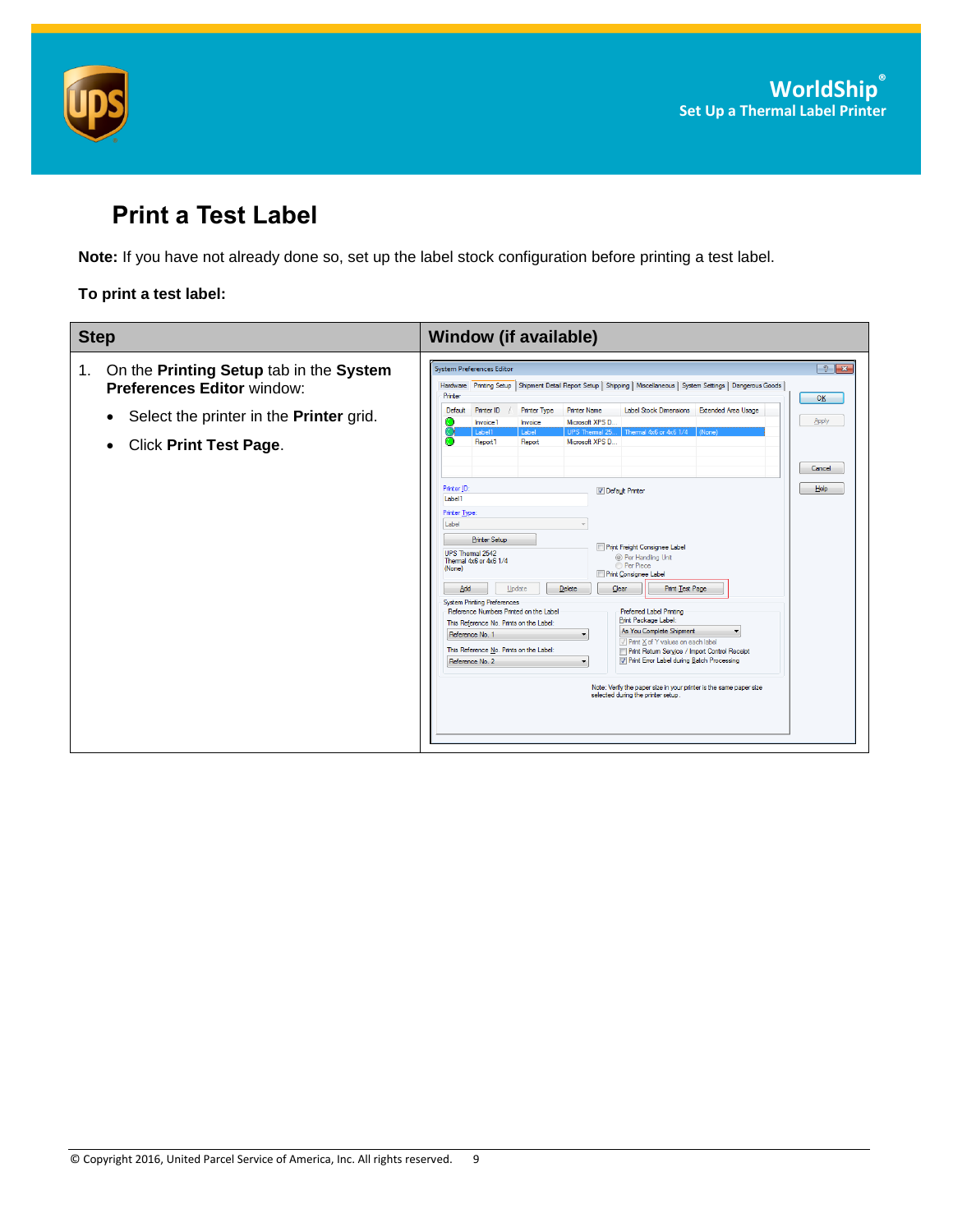



### <span id="page-9-0"></span>**Uninstall a Printer and Driver**

**Note:** Before uninstalling a printer driver, be sure that you purge any pending print jobs to the existing thermal label printer.

#### **To uninstall a printer driver installed previously:**

| <b>Step</b>          |                                                                                                                                                                                                                                                                                                                | <b>Window (if available)</b>                                                                                                                                                                                                                                                                                                                                                                                                                                                                                                                                                                                                                                                                                                                                                                                                                            |
|----------------------|----------------------------------------------------------------------------------------------------------------------------------------------------------------------------------------------------------------------------------------------------------------------------------------------------------------|---------------------------------------------------------------------------------------------------------------------------------------------------------------------------------------------------------------------------------------------------------------------------------------------------------------------------------------------------------------------------------------------------------------------------------------------------------------------------------------------------------------------------------------------------------------------------------------------------------------------------------------------------------------------------------------------------------------------------------------------------------------------------------------------------------------------------------------------------------|
| 1.<br>2.<br>3.<br>4. | Using Microsoft Windows:<br>Click Start on the Windows taskbar.<br>Select Devices and Printers.<br>In the Printers and Faxes section, select a<br>printer then Remove device on the file<br>menu for each printer you want to uninstall.<br>Select a printer then Print server<br>properties on the file menu. | <b>Example 3</b> << Hardware and Sound > Devices and Printers<br>$\bullet$ $\bullet$ $\bullet$ Search Devices and Printers<br>ρ<br>Add a device<br>Add a printer<br>Remove device<br>$\circledast$<br>See what's printing<br><b>Print server properties</b><br>$\Xi$ +<br>Unpairs this device with this<br>computer.<br><b>HP Basic USB</b><br><b>WKSP00025221</b><br><b>USB Optical</b><br><b>USB OPTICAL</b><br><b>Generic Non-PnP</b><br><b>MOUSE</b><br>Monitor<br>Keyboard<br>Mouse<br>Printers and Faxes (9)<br>Microsoft Office<br>Microsoft XPS<br>Live Meeting<br><b>Document Writer</b><br>on SVRP0003B3F6<br>2007 Document<br>Writer<br><b>ScanSoft PDF</b><br>Send To<br><b>UPS Thermal</b><br>OneNote 2013<br>2542<br><b>Create!</b><br>UPS Thermal 2542<br>Model: UPS Thermal 2542<br>Category: Printer<br>Status: 0 document(s) in queue |
| 5.<br>6.             | In the Print Server Properties window,<br>click the Drivers tab.<br>Select each printer driver you want to<br>uninstall and click Remove.                                                                                                                                                                      | <b>Geb Print Server Properties</b><br>$\mathbf{x}$<br>Drivers Security<br>Ports<br>Advanced<br>Forms<br>WKSP00025221<br>Installed printer drivers:<br>Processor<br><b>Type</b><br>Name<br>Type 3 - User Mode<br><b>Adobe PDF Converter</b><br>x86<br><b>Gaaiho PDF</b><br>x86<br>Type 3 - User Mode<br>Microsoft Office Live Mee<br>Type 3 - User Mode<br>x86<br>Microsoft XPS Document  x86<br>Type 3 - User Mode<br><b>Nuance PDF</b><br>x86<br>Type 3 - User Mode<br><b>OKI Universal PCL 5</b><br>Type 3 - User Mode<br>x86<br>Remote Desktop Easy Print x86<br>Type 3 - User Mode<br>Send to Microsoft OneNot x86<br>Type 3 - User Mode<br><b>UPS Thermal 2542</b><br>Type 3 - User Mode<br>x86<br><b>UPS Thermal 2844</b><br>x86<br>Type 3 - User Mode<br>Add<br>Remove<br>Properties<br>OK<br>Cancel<br>Apply                                    |